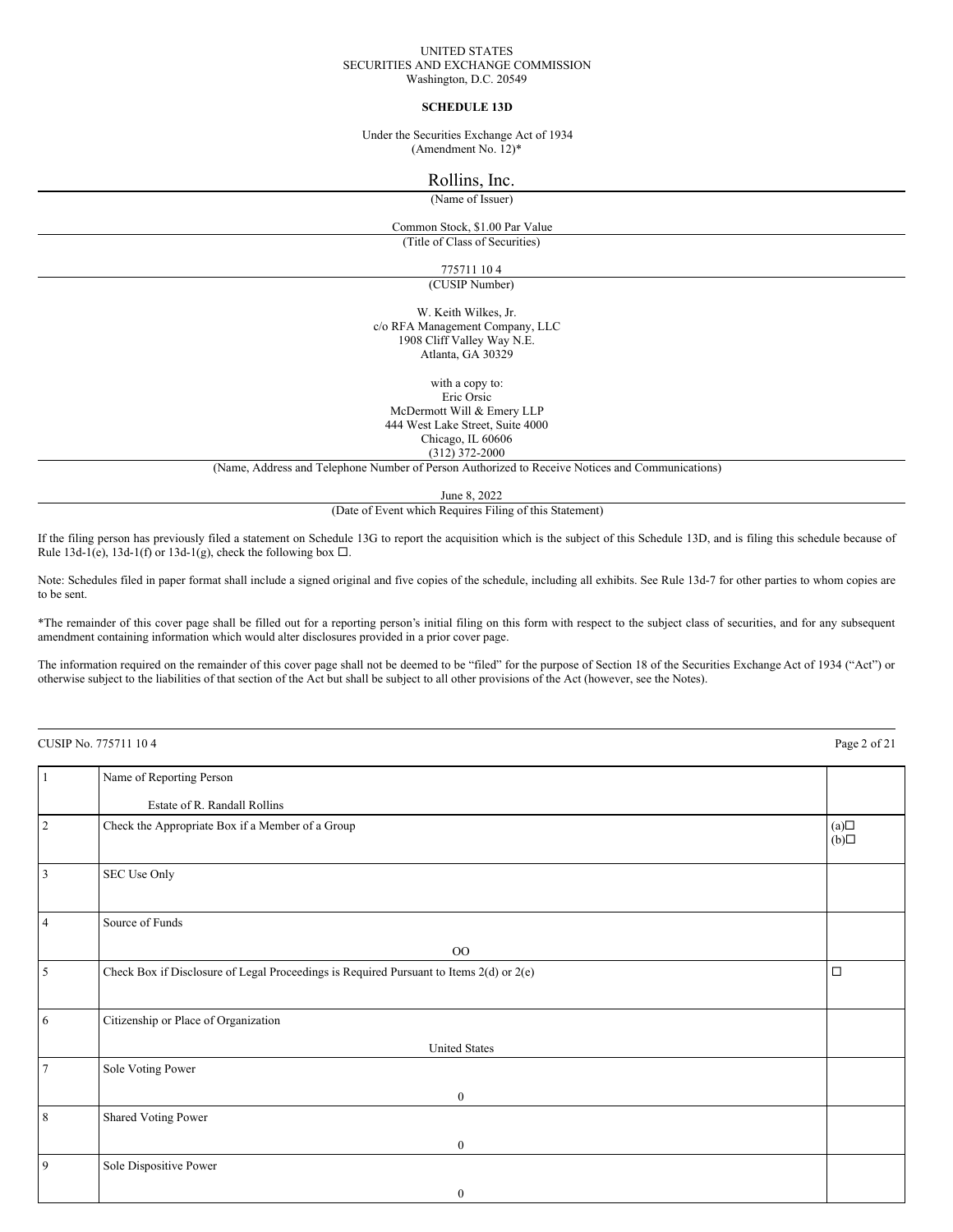| 10 | Shared Dispositive Power                                              |    |
|----|-----------------------------------------------------------------------|----|
|    | $\bf{0}$                                                              |    |
| 11 | Aggregate Amount Beneficially Owned by Each Reporting Person          |    |
|    | $\bf{0}$                                                              |    |
| 12 | Check Box if the Aggregate Amount in Row (11) Excludes Certain Shares | ∣⊏ |
|    |                                                                       |    |
| 13 | Percent of Class Represented by Amount in Row (11)                    |    |
|    | 0 percent                                                             |    |
| 14 | Type of Reporting Person                                              |    |
|    | IN                                                                    |    |

# CUSIP No. 775711 10 4 Page 3 of 21

| $\mathbf{1}$   | Name of Reporting Person                                                                |                        |
|----------------|-----------------------------------------------------------------------------------------|------------------------|
|                |                                                                                         |                        |
|                | Gary W. Rollins                                                                         |                        |
| $\sqrt{2}$     | Check the Appropriate Box if a Member of a Group                                        | $(a) \boxtimes$<br>(b) |
| 3              | SEC Use Only                                                                            |                        |
| $\overline{4}$ | Source of Funds                                                                         |                        |
|                | OO                                                                                      |                        |
| 5              | Check Box if Disclosure of Legal Proceedings is Required Pursuant to Items 2(d) or 2(e) | $\Box$                 |
| 6              | Citizenship or Place of Organization                                                    |                        |
|                | <b>United States</b>                                                                    |                        |
| $\overline{7}$ | Sole Voting Power                                                                       |                        |
|                |                                                                                         |                        |
| 8              | 5,672,774(1)<br>Shared Voting Power                                                     |                        |
|                |                                                                                         |                        |
| 9              | 248,407,383(1)(2)                                                                       |                        |
|                | Sole Dispositive Power                                                                  |                        |
|                | 5,672,774(1)                                                                            |                        |
| 10             | Shared Dispositive Power                                                                |                        |
|                | 248,407,383(1)(2)                                                                       |                        |
| 11             | Aggregate Amount Beneficially Owned by Each Reporting Person                            |                        |
|                | 254,080,157(1)(2)                                                                       |                        |
| 12             | Check Box if the Aggregate Amount in Row (11) Excludes Certain Shares                   | $\Box$                 |
|                |                                                                                         |                        |
| 13             | Percent of Class Represented by Amount in Row (11)                                      |                        |
|                | 51.6 percent $(1)(2)$                                                                   |                        |
| 14             | Type of Reporting Person                                                                |                        |
|                | IN                                                                                      |                        |
|                |                                                                                         |                        |

(1) Calculations reflect the three-for-two stock split effective December 10, 2020 (the "Stock Split").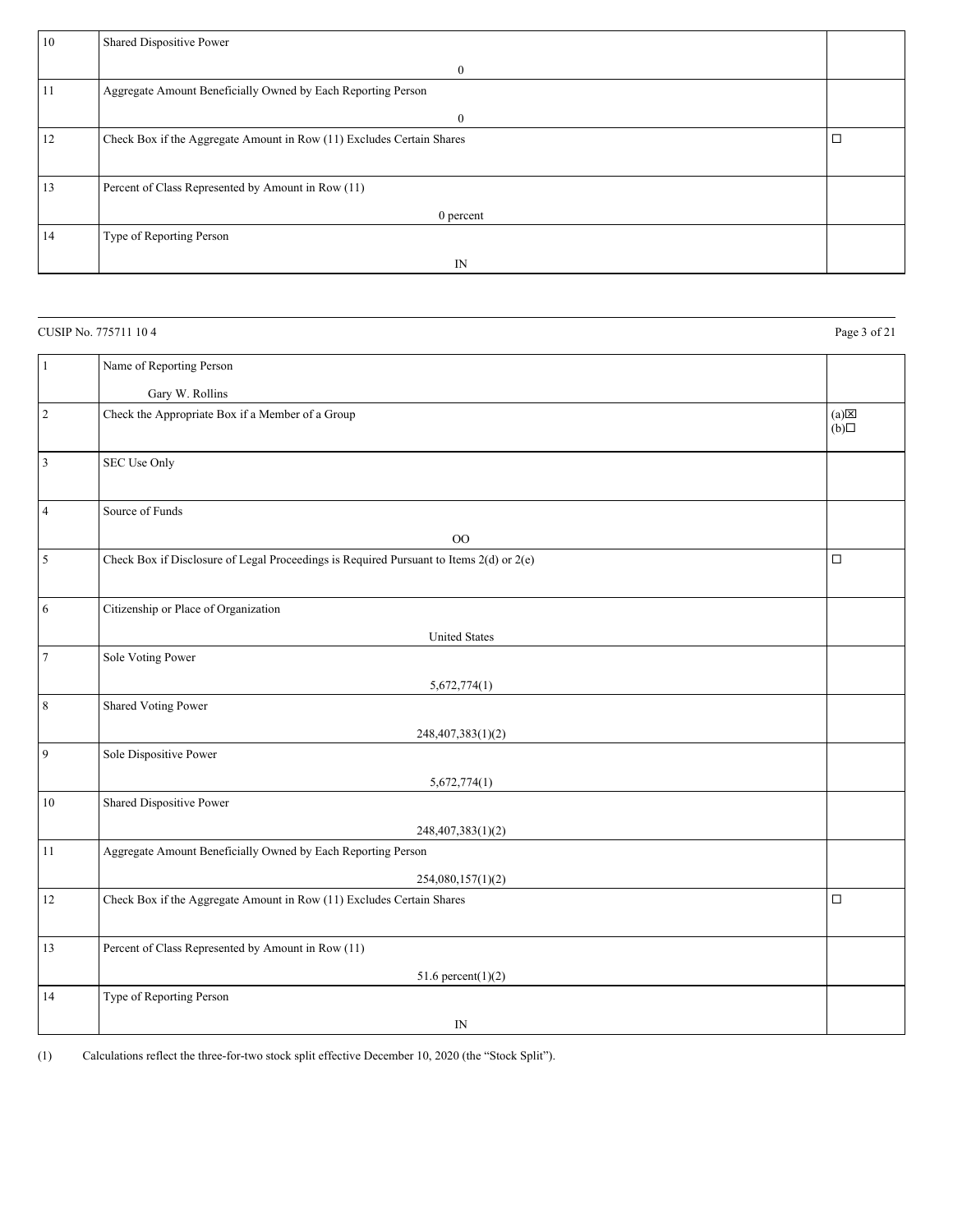(2) Includes the following shares of Common Stock: (a) 8,689,113 shares held in a charitable trust of which he is a co-trustee and as to which he shares voting and investment power; (b) 221,631,786 shares held by LOR, Inc., a Georgia corporation (Gary W. Rollins is an officer and director of LOR, Inc., and has a 50% voting interest in it.); (c) 744,963 shares held by RFT Investment Company, LLC (LOR, Inc. is the manager of RFT Investment Company, LLC); (d) 77,223 shares held by LOR Investment Company, LLC, a Georgia limited liability company (LOR Investment Company, LLC is member managed, and LOR, Inc. holds a majority of all voting interests in LOR Investment Company, LLC); (e) 9,231,599 shares held by Rollins Holding Company, Inc., a Georgia corporation (Gary W. Rollins is an officer and director of Rollins Holding Company, Inc., and has a 50% voting interest in it.); (f) 3,945,035 shares held by RCTLOR, LLC, a Georgia limited liability company (LOR, Inc. is the managing member of RCTLOR, LLC); (g) 2,235,811 shares held by RFA Management Company, LLC, a Georgia limited liability company, the manager of which is LOR, Inc.; (h) 166,598 shares held by 1997 RRR Grandchildren's Partnership, a Georgia general partnership, the partners of which are multiple trusts benefiting the grandchildren and more remote descendants of his deceased brother, R. Randall Rollins (Gary W. Rollins is a trustee of each such trust); (i) 959,462 shares held by seven trusts (the "Rollins Family Trusts") for the benefit of the children and/or more remote descendants of his deceased brother, R. Randall Rollins; and (j) 701,034 shares held by the R. Randall Rollins 2012 Trust. (The trustee of each of the Rollins Family Trusts and the R. Randall Rollins 2012 Trust is a corporation over which Gary W. Rollins has the ability to assert control within sixty days.) Also includes 24,759 shares held by his wife. The reporting person disclaims beneficial ownership of these shares except to the extent of the reporting person's pecuniary interest. Calculations reflect the Stock Split.

|                | CUSIP No. 775711 104                                                                    | Page 4 of 21                        |
|----------------|-----------------------------------------------------------------------------------------|-------------------------------------|
| $\mathbf{1}$   | Name of Reporting Person                                                                |                                     |
|                | RFA Management Company, LLC                                                             |                                     |
| $\sqrt{2}$     | Check the Appropriate Box if a Member of a Group                                        | $(a)$ $\overline{\boxtimes}$<br>(b) |
| 3              | <b>SEC Use Only</b>                                                                     |                                     |
| $\overline{4}$ | Source of Funds                                                                         |                                     |
|                | O <sub>O</sub>                                                                          |                                     |
| $\mathfrak s$  | Check Box if Disclosure of Legal Proceedings is Required Pursuant to Items 2(d) or 2(e) | $\Box$                              |
| 6              | Citizenship or Place of Organization                                                    |                                     |
|                | <b>United States</b>                                                                    |                                     |
| $\overline{7}$ | Sole Voting Power                                                                       |                                     |
|                | 2,235,811(1)                                                                            |                                     |
| $\,$ 8 $\,$    | Shared Voting Power                                                                     |                                     |
|                | $\boldsymbol{0}$                                                                        |                                     |
| 9              | Sole Dispositive Power                                                                  |                                     |
|                | 2,235,811(1)                                                                            |                                     |
| 10             | Shared Dispositive Power                                                                |                                     |
|                | $\boldsymbol{0}$                                                                        |                                     |
| 11             | Aggregate Amount Beneficially Owned by Each Reporting Person                            |                                     |
|                | 2,235,811(1)                                                                            |                                     |
| 12             | Check Box if the Aggregate Amount in Row (11) Excludes Certain Shares                   | $\Box$                              |
| 13             | Percent of Class Represented by Amount in Row (11)                                      |                                     |
|                | $0.5$ percent $(1)$                                                                     |                                     |
| 14             | Type of Reporting Person                                                                |                                     |
|                | $_{\rm OO}$                                                                             |                                     |

(1) Calculations reflect the Stock Split.

CUSIP No. 775711 10 4 Page 5 of 21

| Name of Reporting Person                         |            |
|--------------------------------------------------|------------|
| RFPS Investments I, L.P.                         |            |
| Check the Appropriate Box if a Member of a Group | (a)<br>(b) |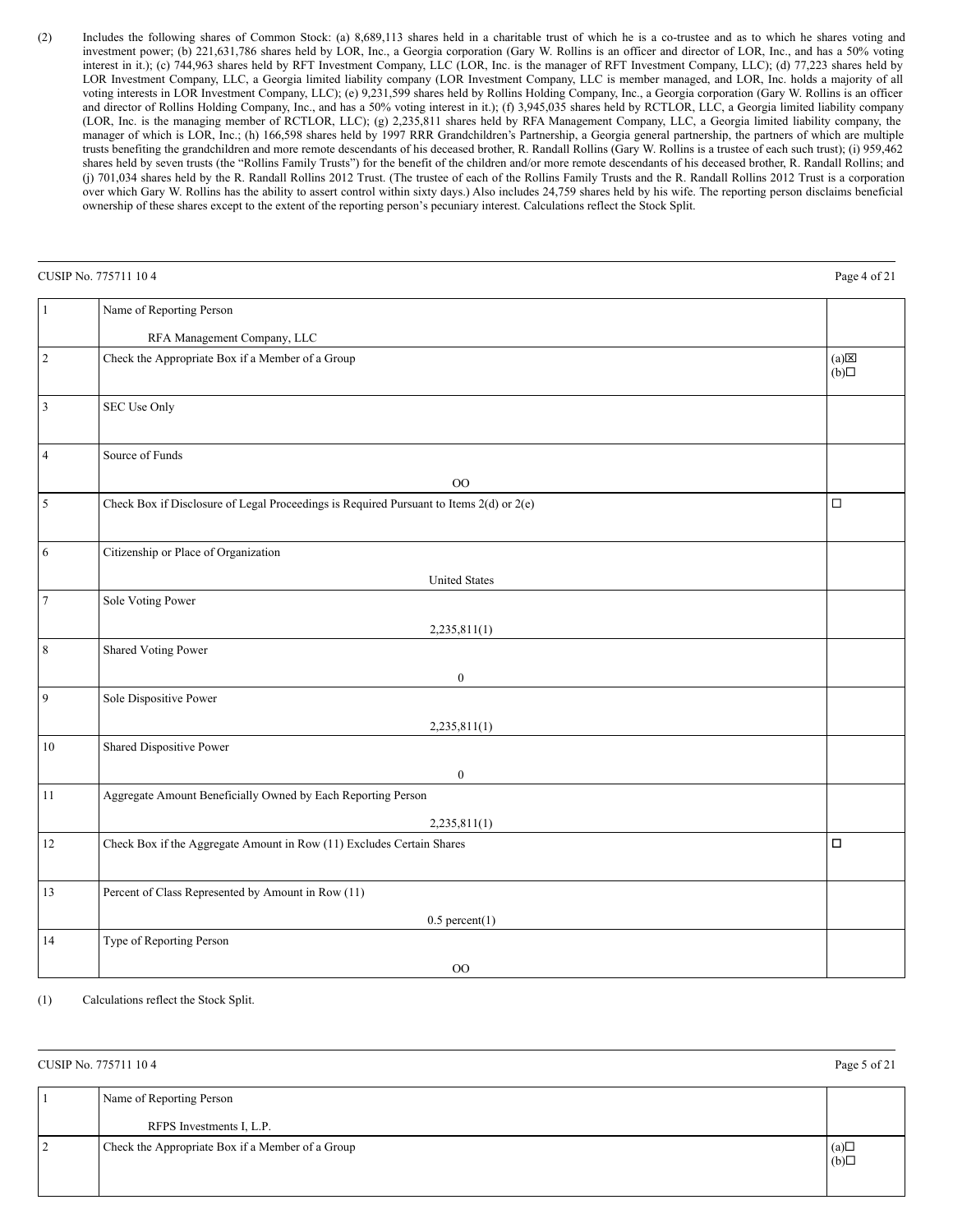| 3              | SEC Use Only                                                                            |        |
|----------------|-----------------------------------------------------------------------------------------|--------|
|                |                                                                                         |        |
|                |                                                                                         |        |
| $\overline{4}$ | Source of Funds                                                                         |        |
|                |                                                                                         |        |
|                | $_{\rm OO}$                                                                             |        |
| $\sqrt{5}$     | Check Box if Disclosure of Legal Proceedings is Required Pursuant to Items 2(d) or 2(e) | $\Box$ |
|                |                                                                                         |        |
|                |                                                                                         |        |
|                |                                                                                         |        |
| 6              | Citizenship or Place of Organization                                                    |        |
|                |                                                                                         |        |
|                | <b>United States</b>                                                                    |        |
| $\overline{7}$ | Sole Voting Power                                                                       |        |
|                |                                                                                         |        |
|                | $\boldsymbol{0}$                                                                        |        |
| $\,$ 8 $\,$    | <b>Shared Voting Power</b>                                                              |        |
|                |                                                                                         |        |
|                | $\boldsymbol{0}$                                                                        |        |
| 9              | Sole Dispositive Power                                                                  |        |
|                |                                                                                         |        |
|                | $\bf{0}$                                                                                |        |
| 10             | Shared Dispositive Power                                                                |        |
|                |                                                                                         |        |
|                | $\boldsymbol{0}$                                                                        |        |
|                |                                                                                         |        |
| 11             | Aggregate Amount Beneficially Owned by Each Reporting Person                            |        |
|                | $\boldsymbol{0}$                                                                        |        |
|                |                                                                                         |        |
| 12             | Check Box if the Aggregate Amount in Row (11) Excludes Certain Shares                   | $\Box$ |
|                |                                                                                         |        |
|                |                                                                                         |        |
| 13             | Percent of Class Represented by Amount in Row (11)                                      |        |
|                | 0.0 percent                                                                             |        |
|                |                                                                                         |        |
| 14             | Type of Reporting Person                                                                |        |
|                |                                                                                         |        |
|                | PN                                                                                      |        |

|                | CUSIP No. 775711 104                                                                    | Page 6 of 21                        |
|----------------|-----------------------------------------------------------------------------------------|-------------------------------------|
| $\mathbf{1}$   | Name of Reporting Person                                                                |                                     |
|                | LOR, Inc.                                                                               |                                     |
| $\sqrt{2}$     | Check the Appropriate Box if a Member of a Group                                        | $(a)$ $\overline{\boxtimes}$<br>(b) |
| $\overline{3}$ | SEC Use Only                                                                            |                                     |
| $\overline{4}$ | Source of Funds                                                                         |                                     |
|                | O <sub>O</sub>                                                                          |                                     |
| $\sqrt{5}$     | Check Box if Disclosure of Legal Proceedings is Required Pursuant to Items 2(d) or 2(e) | $\Box$                              |
| 6              | Citizenship or Place of Organization                                                    |                                     |
|                | <b>United States</b>                                                                    |                                     |
| $\overline{7}$ | Sole Voting Power                                                                       |                                     |
|                | 221,631,786(1)                                                                          |                                     |
| $\,$ 8 $\,$    | <b>Shared Voting Power</b>                                                              |                                     |
|                | 7,003,032(1)(2)                                                                         |                                     |
| $\overline{9}$ | Sole Dispositive Power                                                                  |                                     |
|                | 221,631,786(1)                                                                          |                                     |
| $10\,$         | Shared Dispositive Power                                                                |                                     |
|                | 7,003,032(1)(2)                                                                         |                                     |
| 11             | Aggregate Amount Beneficially Owned by Each Reporting Person                            |                                     |
|                | 228, 634, 818(1)(2)                                                                     |                                     |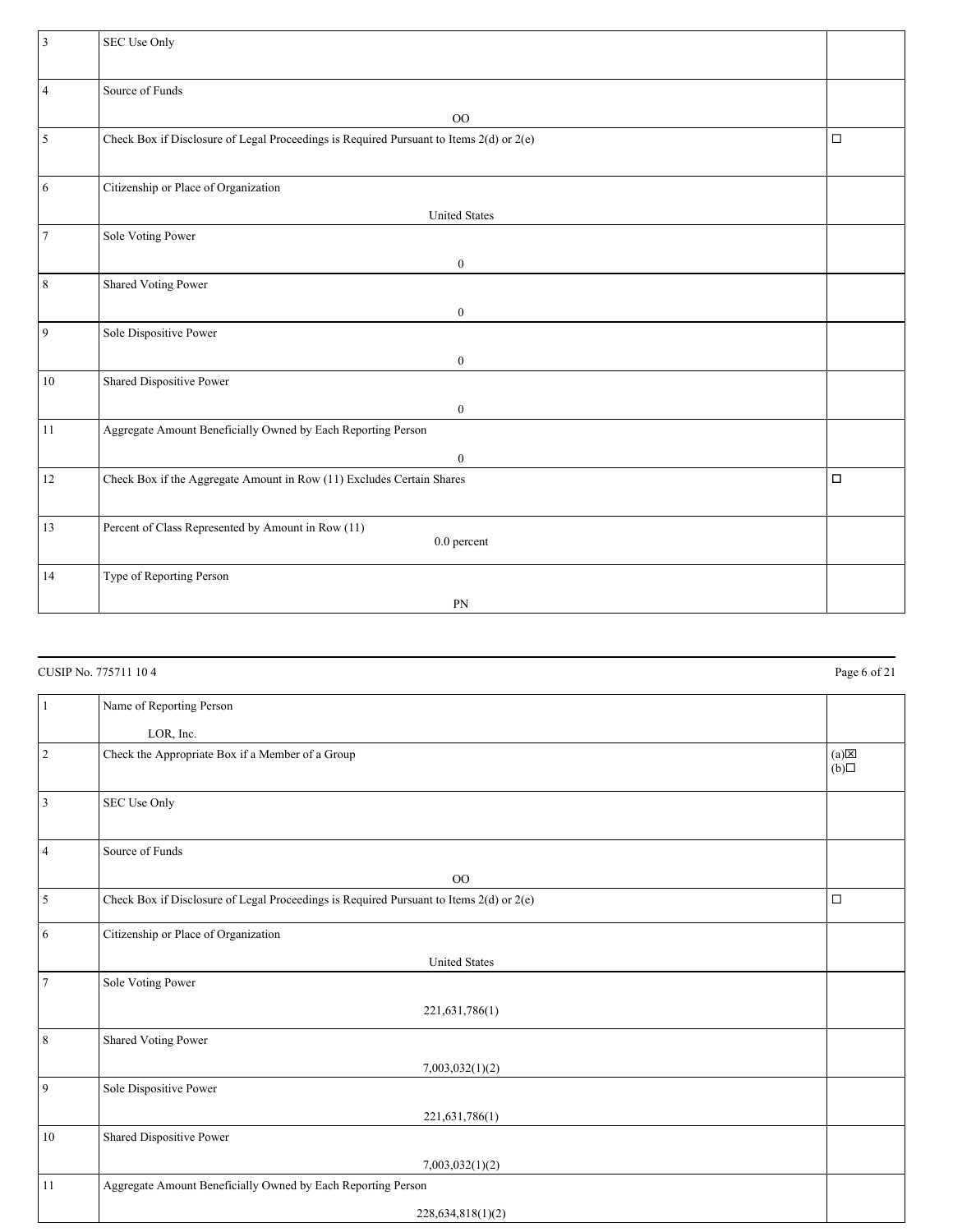| 12 | Check Box if the Aggregate Amount in Row (11) Excludes Certain Shares |  |
|----|-----------------------------------------------------------------------|--|
|    |                                                                       |  |
| 13 | Percent of Class Represented by Amount in Row (11)                    |  |
|    | 46.5 percent(1)(2)                                                    |  |
| 14 | Type of Reporting Person                                              |  |
|    | CO                                                                    |  |

(2) Includes the following shares of Common Stock: (a) 2,235,811 shares held by RFA Management Company, LLC, a Georgia limited liability company, the manager of which is LOR, Inc.; (b) 744,963 shares held by RFT Investment Company, LLC (LOR, Inc. is the manager of RFT Investment Company, LLC); (c) 77,223 shares held by LOR Investment Company, LLC, a Georgia limited liability company (LOR Investment Company, LLC is member managed, and LOR, Inc. holds a majority of all voting interests in LOR Investment Company, LLC); and (d) 3,945,035 shares held by RCTLOR, LLC, a Georgia limited liability company (LOR, Inc. is the managing member of RCTLOR, LLC). The reporting person disclaims beneficial ownership of these shares except to the extent of the reporting person's pecuniary interest. Calculations reflect the Stock Split.

|                | CUSIP No. 775711 104                                                                    | Page 7 of 21        |
|----------------|-----------------------------------------------------------------------------------------|---------------------|
| $\mathbf{1}$   | Name of Reporting Person                                                                |                     |
|                | LOR Investment Company, LLC                                                             |                     |
| $\overline{c}$ | Check the Appropriate Box if a Member of a Group                                        | $(a) \times$<br>(b) |
| 3              | SEC Use Only                                                                            |                     |
| $\overline{4}$ | Source of Funds                                                                         |                     |
|                | O <sub>O</sub>                                                                          |                     |
| 5              | Check Box if Disclosure of Legal Proceedings is Required Pursuant to Items 2(d) or 2(e) | $\Box$              |
| 6              | Citizenship or Place of Organization                                                    |                     |
|                | <b>United States</b>                                                                    |                     |
| $\overline{7}$ | Sole Voting Power                                                                       |                     |
|                | 77,223(1)                                                                               |                     |
| $\,8\,$        | Shared Voting Power                                                                     |                     |
|                | $\boldsymbol{0}$                                                                        |                     |
| 9              | Sole Dispositive Power                                                                  |                     |
|                | 77,223(1)                                                                               |                     |
| 10             | Shared Dispositive Power                                                                |                     |
|                | $\boldsymbol{0}$                                                                        |                     |
| 11             | Aggregate Amount Beneficially Owned by Each Reporting Person                            |                     |
|                | 77,223(1)                                                                               |                     |
| 12             | Check Box if the Aggregate Amount in Row (11) Excludes Certain Shares                   | $\Box$              |
| 13             | Percent of Class Represented by Amount in Row (11)                                      |                     |
|                | $0.0$ Percent $(1)$                                                                     |                     |
| 14             | Type of Reporting Person                                                                |                     |
|                | O <sub>O</sub>                                                                          |                     |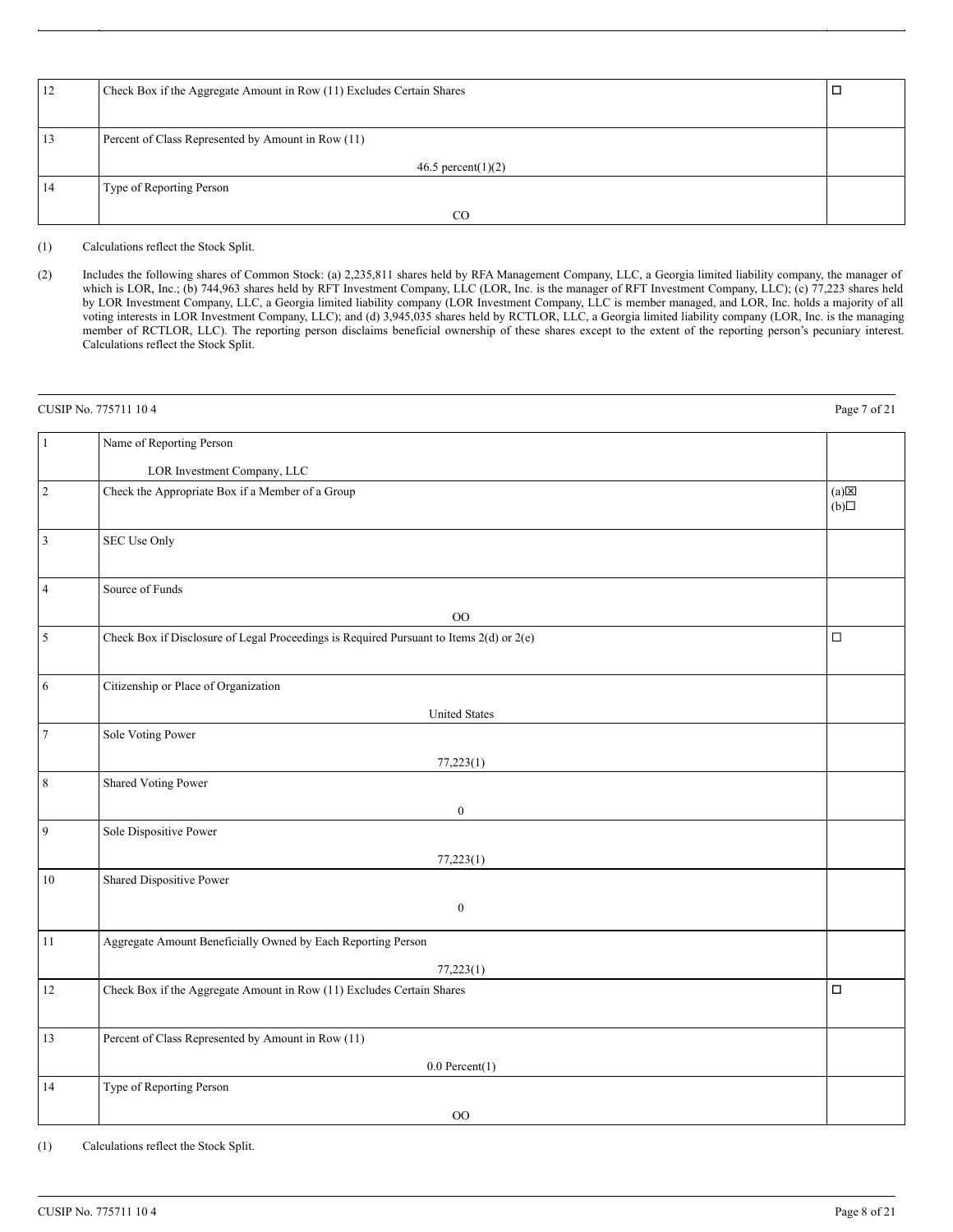| $\mathbf{1}$   | Name of Reporting Person                                                                |                        |
|----------------|-----------------------------------------------------------------------------------------|------------------------|
|                | RFT Investment Company, LLC                                                             |                        |
| $\sqrt{2}$     | Check the Appropriate Box if a Member of a Group                                        | $(a) \boxtimes$<br>(b) |
| $\overline{3}$ | SEC Use Only                                                                            |                        |
| $\overline{4}$ | Source of Funds                                                                         |                        |
|                | O <sub>O</sub>                                                                          |                        |
| 5              | Check Box if Disclosure of Legal Proceedings is Required Pursuant to Items 2(d) or 2(e) | $\Box$                 |
| 6              | Citizenship or Place of Organization                                                    |                        |
|                | <b>United States</b>                                                                    |                        |
| $\overline{7}$ | Sole Voting Power                                                                       |                        |
|                | 744,963(1)                                                                              |                        |
| $\,8\,$        | <b>Shared Voting Power</b>                                                              |                        |
|                | $\boldsymbol{0}$                                                                        |                        |
| 9              | Sole Dispositive Power                                                                  |                        |
|                | 744,963(1)                                                                              |                        |
| 10             | Shared Dispositive Power                                                                |                        |
|                | $\boldsymbol{0}$                                                                        |                        |
| 11             | Aggregate Amount Beneficially Owned by Each Reporting Person                            |                        |
|                | 744,963(1)                                                                              |                        |
| 12             | Check Box if the Aggregate Amount in Row (11) Excludes Certain Shares                   | $\Box$                 |
|                |                                                                                         |                        |
| 13             | Percent of Class Represented by Amount in Row (11)<br>$0.2$ Percent $(1)$               |                        |
| 14             | Type of Reporting Person                                                                |                        |
|                | $\rm{OO}$                                                                               |                        |

|        | CUSIP No. 775711 104                                                                    | Page 9 of 21                         |
|--------|-----------------------------------------------------------------------------------------|--------------------------------------|
|        | Name of Reporting Person                                                                |                                      |
|        | Rollins Holding Company, Inc.                                                           |                                      |
| 2      | Check the Appropriate Box if a Member of a Group                                        | $(a)$ $\overline{\mathbb{X}}$<br>(b) |
| 3      | SEC Use Only                                                                            |                                      |
| 4      | Source of Funds                                                                         |                                      |
|        | O <sub>O</sub>                                                                          |                                      |
| 5      | Check Box if Disclosure of Legal Proceedings is Required Pursuant to Items 2(d) or 2(e) | $\Box$                               |
| 6      | Citizenship or Place of Organization                                                    |                                      |
|        | <b>United States</b>                                                                    |                                      |
| $\tau$ | Sole Voting Power                                                                       |                                      |
|        | 9,231,599(1)                                                                            |                                      |
| 8      | Shared Voting Power                                                                     |                                      |
|        | $\boldsymbol{0}$                                                                        |                                      |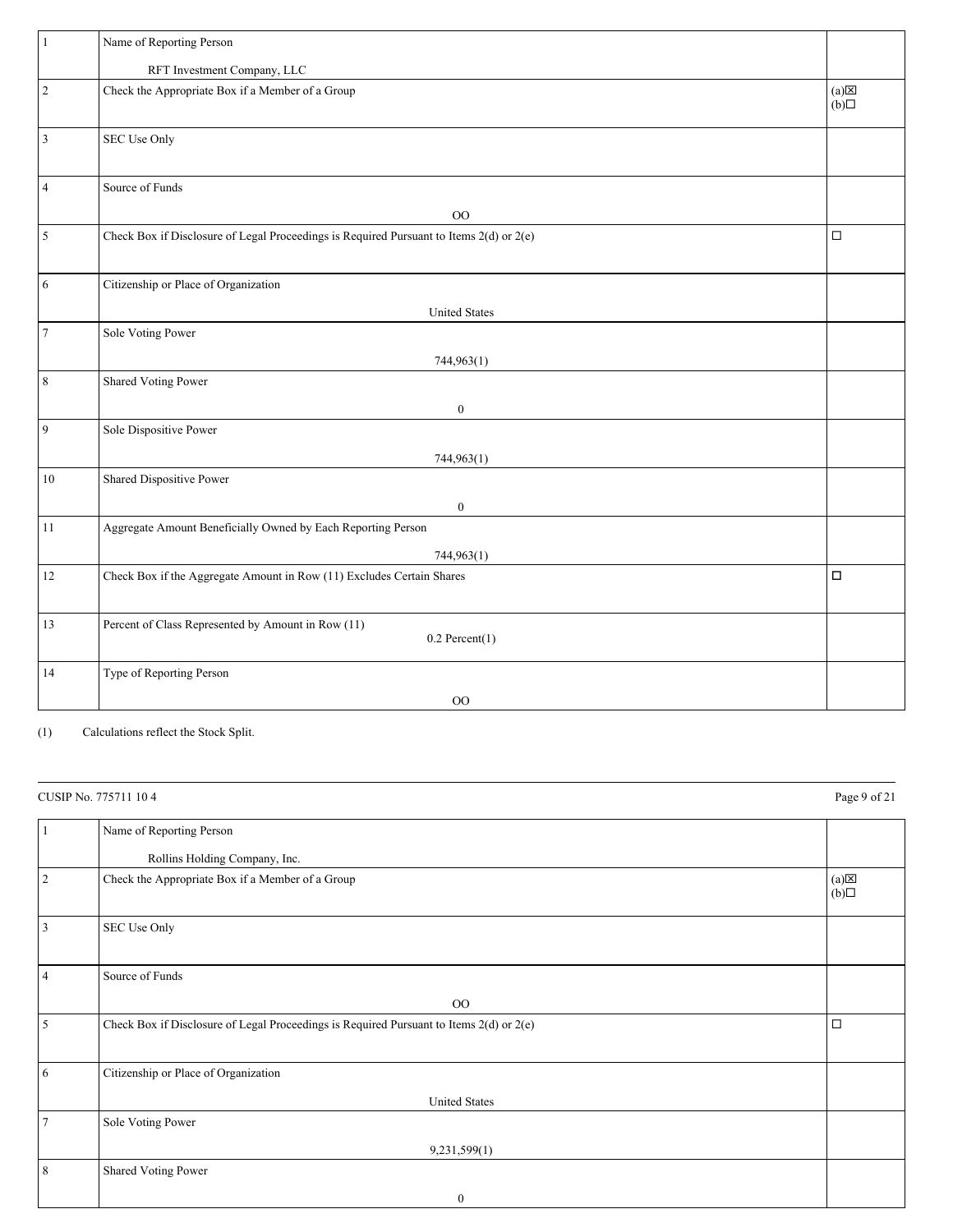| 9  | Sole Dispositive Power                                                |        |
|----|-----------------------------------------------------------------------|--------|
|    | 9,231,599(1)                                                          |        |
| 10 | Shared Dispositive Power                                              |        |
|    | $\boldsymbol{0}$                                                      |        |
| 11 | Aggregate Amount Beneficially Owned by Each Reporting Person          |        |
|    | 9,231,599(1)                                                          |        |
| 12 | Check Box if the Aggregate Amount in Row (11) Excludes Certain Shares | $\Box$ |
|    |                                                                       |        |
| 13 | Percent of Class Represented by Amount in Row (11)                    |        |
|    | $1.9$ percent $(1)$                                                   |        |
| 14 | Type of Reporting Person                                              |        |
|    | $_{\rm CO}$                                                           |        |

|                | CUSIP No. 775711 104                                                                    | Page 10 of 21       |
|----------------|-----------------------------------------------------------------------------------------|---------------------|
| 1              | Name of Reporting Person                                                                |                     |
|                | RCTLOR, LLC                                                                             |                     |
| $\overline{2}$ | Check the Appropriate Box if a Member of a Group                                        | $(a) \times$<br>(b) |
| 3              | <b>SEC Use Only</b>                                                                     |                     |
| $\overline{4}$ | Source of Funds                                                                         |                     |
|                | OO                                                                                      |                     |
| $\sqrt{5}$     | Check Box if Disclosure of Legal Proceedings is Required Pursuant to Items 2(d) or 2(e) | $\Box$              |
| 6              | Citizenship or Place of Organization<br><b>United States</b>                            |                     |
| $\tau$         | Sole Voting Power                                                                       |                     |
|                | 3,945,035(1)                                                                            |                     |
| $\,8\,$        | Shared Voting Power                                                                     |                     |
|                | $\boldsymbol{0}$                                                                        |                     |
| 9              | Sole Dispositive Power                                                                  |                     |
|                | 3,945,035(1)                                                                            |                     |
| 10             | Shared Dispositive Power                                                                |                     |
|                | $\boldsymbol{0}$                                                                        |                     |
| 11             | Aggregate Amount Beneficially Owned by Each Reporting Person                            |                     |
|                | 3,945,035(1)                                                                            |                     |
| 12             | Check Box if the Aggregate Amount in Row (11) Excludes Certain Shares                   | $\Box$              |
| 13             | Percent of Class Represented by Amount in Row (11)                                      |                     |
|                | $0.8$ percent $(1)$                                                                     |                     |
| 14             | Type of Reporting Person                                                                |                     |
|                | OO                                                                                      |                     |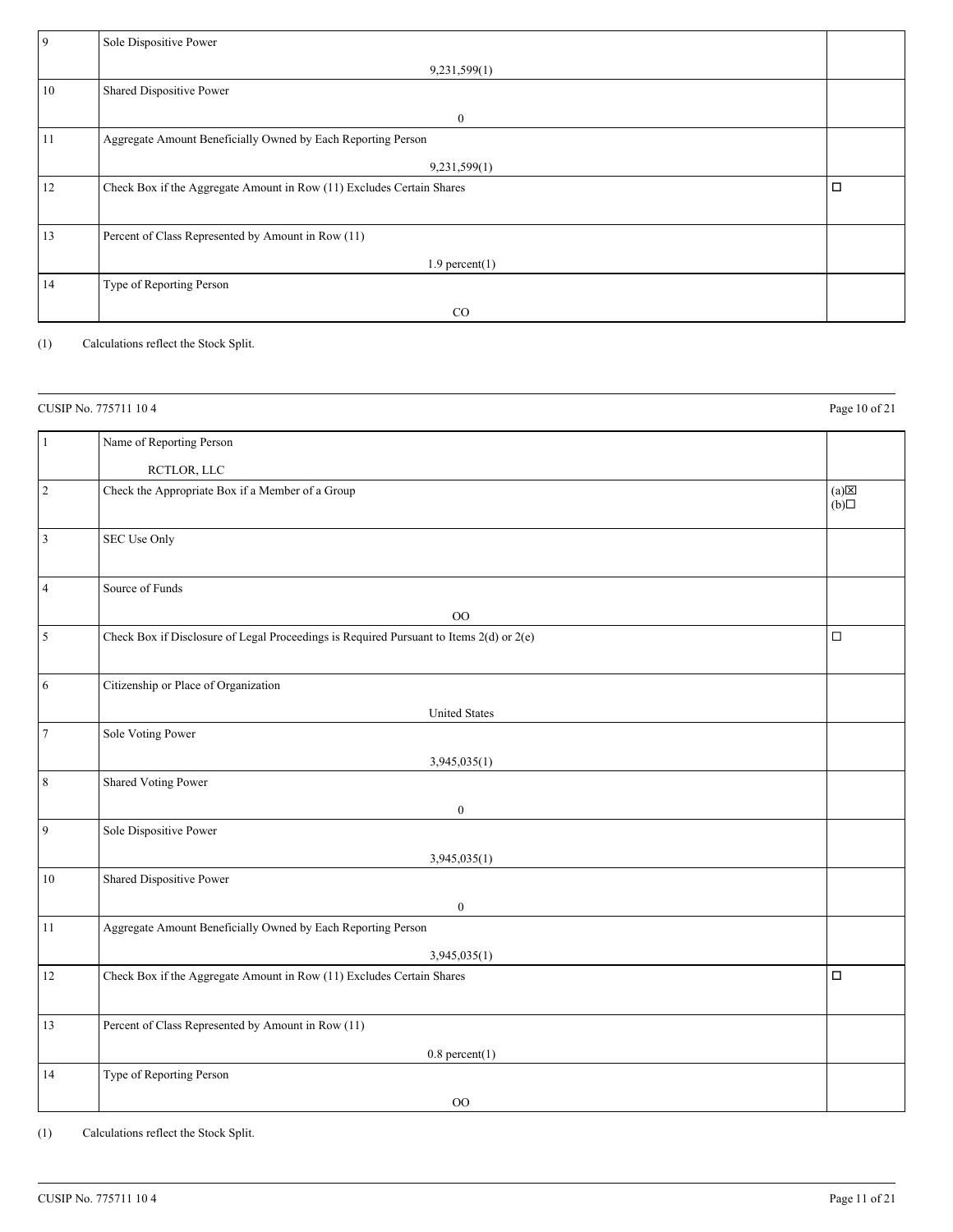| 1              | Name of Reporting Person                                                                |                              |
|----------------|-----------------------------------------------------------------------------------------|------------------------------|
|                | 1997 RRR Grandchildren's Partnership                                                    |                              |
| $\sqrt{2}$     | Check the Appropriate Box if a Member of a Group                                        | $(a) \boxtimes$<br>$\Box(b)$ |
| 3              | SEC Use Only                                                                            |                              |
| $\overline{4}$ | Source of Funds                                                                         |                              |
|                | O <sub>O</sub>                                                                          |                              |
| $\sqrt{5}$     | Check Box if Disclosure of Legal Proceedings is Required Pursuant to Items 2(d) or 2(e) | $\Box$                       |
| 6              | Citizenship or Place of Organization                                                    |                              |
|                | <b>United States</b>                                                                    |                              |
| $\overline{7}$ | Sole Voting Power                                                                       |                              |
|                | 166,598(1)                                                                              |                              |
| $\,$ 8 $\,$    | <b>Shared Voting Power</b>                                                              |                              |
|                | $\boldsymbol{0}$                                                                        |                              |
| 9              | Sole Dispositive Power                                                                  |                              |
|                | 166,598(1)                                                                              |                              |
| 10             | Shared Dispositive Power                                                                |                              |
|                | $\boldsymbol{0}$                                                                        |                              |
| 11             | Aggregate Amount Beneficially Owned by Each Reporting Person                            |                              |
|                | 166,598(1)                                                                              |                              |
| 12             | Check Box if the Aggregate Amount in Row (11) Excludes Certain Shares                   | П                            |
|                |                                                                                         |                              |
| 13             | Percent of Class Represented by Amount in Row (11)                                      |                              |
|                | $0.0$ percent $(1)$                                                                     |                              |
| 14             | Type of Reporting Person                                                                |                              |
|                | PN                                                                                      |                              |
|                |                                                                                         |                              |

| CUSIP No. 775711 104 |                                                                                         | Page 12 of 21                        |
|----------------------|-----------------------------------------------------------------------------------------|--------------------------------------|
|                      | Name of Reporting Person                                                                |                                      |
|                      | 2007 GWR Grandchildren's Partnership                                                    |                                      |
| 2                    | Check the Appropriate Box if a Member of a Group                                        | $(a)$ $\overline{\mathbb{X}}$<br>(b) |
| 3                    | SEC Use Only                                                                            |                                      |
| $\overline{4}$       | Source of Funds                                                                         |                                      |
|                      | O <sub>O</sub>                                                                          |                                      |
| 5                    | Check Box if Disclosure of Legal Proceedings is Required Pursuant to Items 2(d) or 2(e) | $\Box$                               |
| 6                    | Citizenship or Place of Organization                                                    |                                      |
|                      | <b>United States</b>                                                                    |                                      |
| 7                    | Sole Voting Power                                                                       |                                      |
|                      | 319,782(1)                                                                              |                                      |
| 8                    | Shared Voting Power                                                                     |                                      |
|                      | $\boldsymbol{0}$                                                                        |                                      |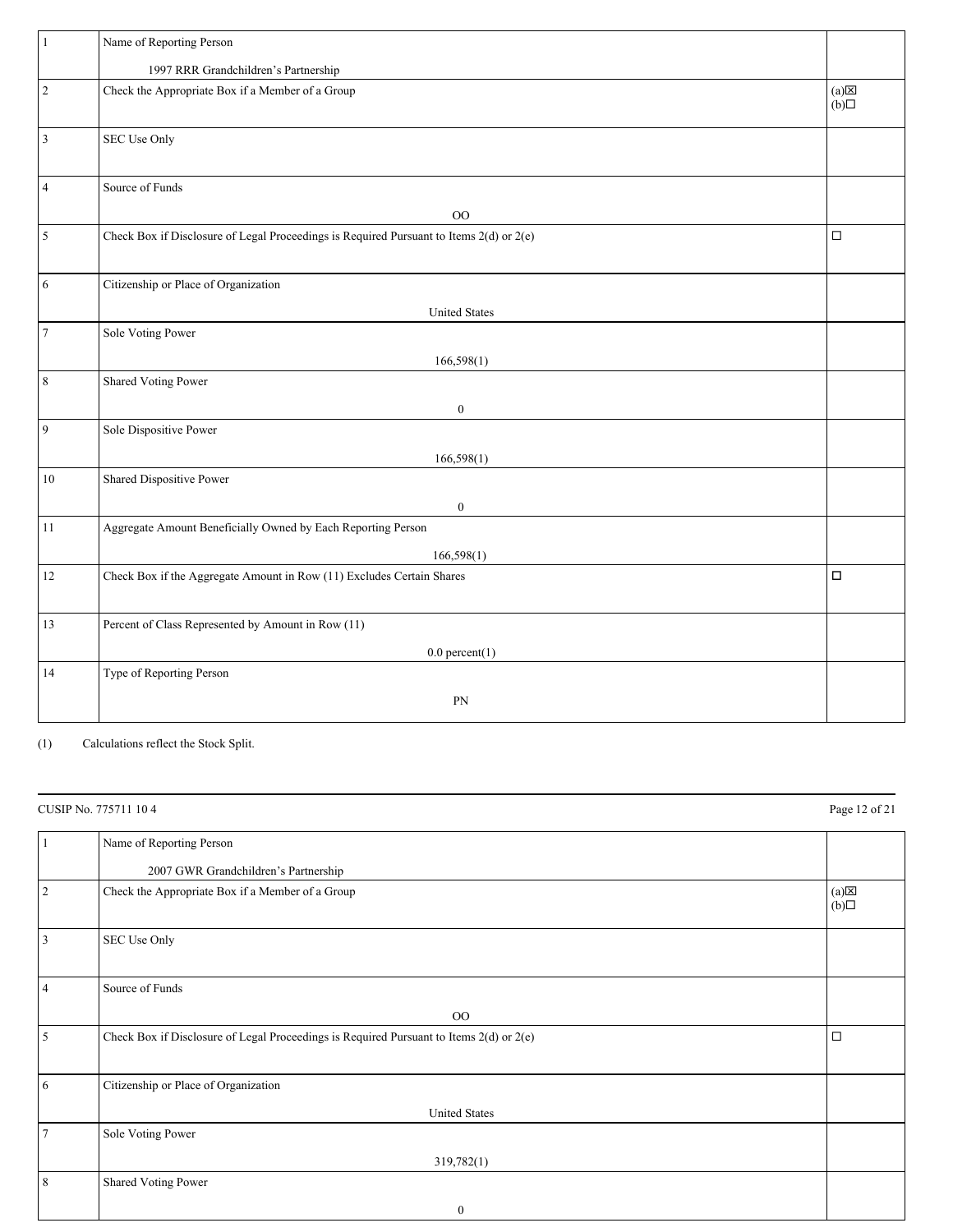| 9  | Sole Dispositive Power                                                |        |
|----|-----------------------------------------------------------------------|--------|
|    | 319,782(1)                                                            |        |
| 10 | Shared Dispositive Power                                              |        |
|    | $\boldsymbol{0}$                                                      |        |
| 11 | Aggregate Amount Beneficially Owned by Each Reporting Person          |        |
|    | 319,782(1)                                                            |        |
| 12 | Check Box if the Aggregate Amount in Row (11) Excludes Certain Shares | $\Box$ |
|    |                                                                       |        |
| 13 | Percent of Class Represented by Amount in Row (11)                    |        |
|    | $0.1$ percent $(1)$                                                   |        |
| 14 | Type of Reporting Person                                              |        |
|    | PN                                                                    |        |

| CUSIP No. 775711 104 | Page 13 of 21 |
|----------------------|---------------|
|----------------------|---------------|

#### Item 1. **Security and Issuer**

This Amendment No. 12 to Schedule 13D relates to the Common Stock, \$1.00 par value (the "Common Stock"), of Rollins, Inc., a Delaware corporation (the "Company"). The original Schedule 13D was filed on November 8, 1993 and was amended by Amendment No. 1 filed on March 5, 1996, Amendment No. 2 filed on January 10, 2003, Amendment No. 3 filed on May 2, 2003, Amendment No. 4 filed on October 10, 2003, Amendment No. 5 filed on March 16 2004, Amendment No. 6 filed on January 28, 2009, Amendment No. 7 filed on January 12, 2010, Amendment No. 8 filed on November 15, 2010, Amendment No. 9 filed on July 2, 2020, Amendment No. 10 filed on August 21, 2020, and Amendment No. 11 filed on December 9, 2020 (collectively the "Schedule 13D, as amended"). The Schedule 13D, as amended, is incorporated by reference herein. The principal executive office of the Company is located at:

2170 Piedmont Road, N.E.

Atlanta, Georgia 30324

## Item 2. **Identity and Background**

- 1. (a) Gary W. Rollins is a reporting person filing this statement.
	- (b) His principal business address is 2170 Piedmont Road, N.E., Atlanta, Georgia 30324.

(c)His principal occupation is Chairman and Chief Executive Officer of the Company, engaged in the provision of pest and termite control services, the business address of which is 2170 Piedmont Road, N.E., Atlanta, Georgia 30324.

- (d) None.
- (e) None.
- (f) United States.

#### CUSIP No. 775711 10 4 Page 14 of 21

2. RFA Management Company, LLC is a reporting person filing this statement. It is a Georgia limited liability company, and its principal business address is 1908 Cliff Valley Way NE, Atlanta, Georgia 30329. Its principal business is to serve as a family office investment manager.

(d) None.

- (e) None.
- 3. LOR, Inc. is a reporting person filing this statement. It is a Georgia corporation, and its principal business address is c/o RFA Management Company, LLC, 1908 Cliff Valley Way NE, Atlanta, Georgia 30329. Its principal business is to serve as a private investment holding company.
	- (d) None.
	- (e) None.
- 4. LOR Investment Company, LLC is a reporting person filing this statement. It is a Georgia limited liability company, and its principal business address is c/o RFA Management Company, LLC, 1908 Cliff Valley Way NE, Atlanta, Georgia 30329. Its principal business is to serve as a private investment holding company.
	- (d) None.
	- (e) None.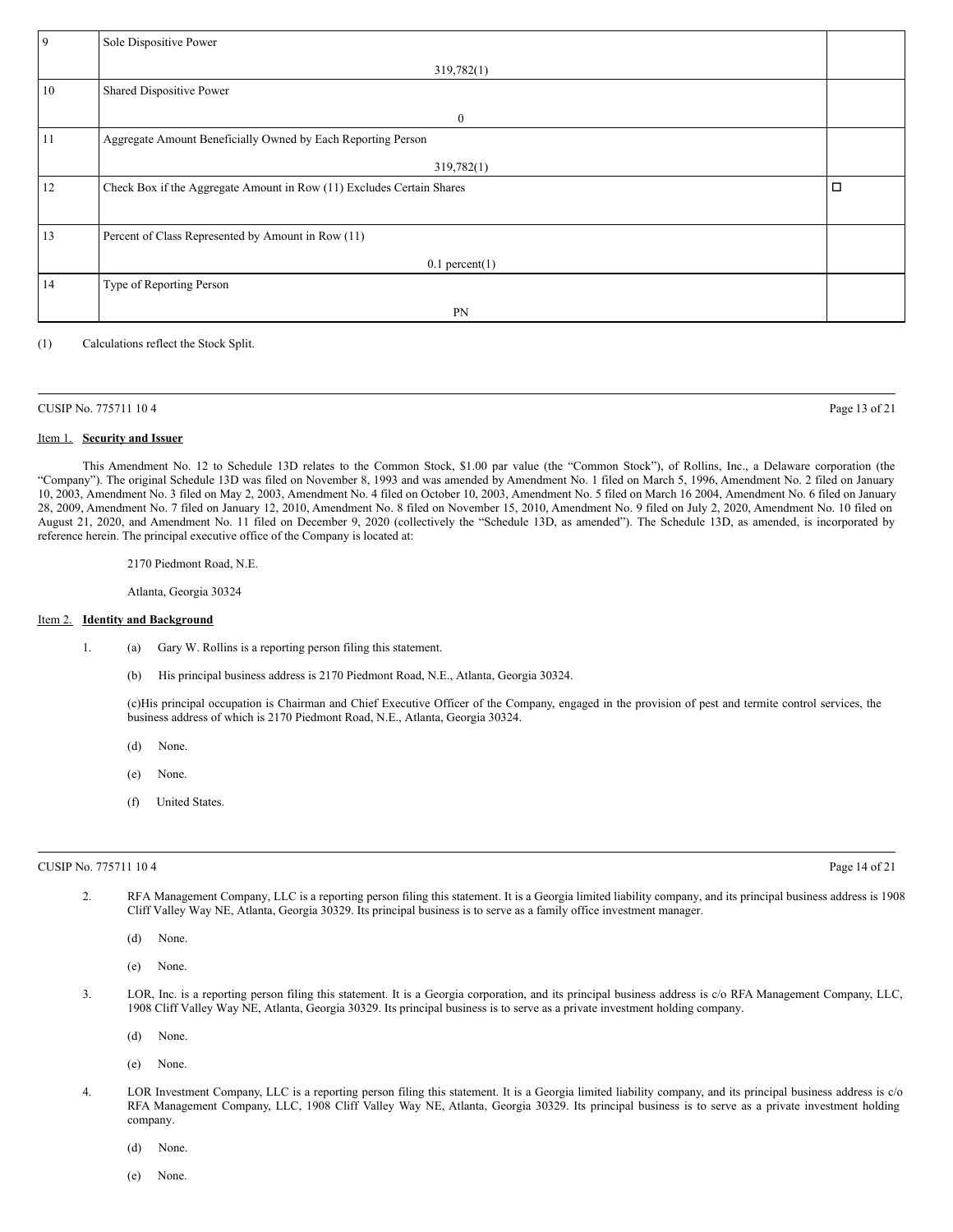- 7. RFT Investment Company, LLC is a reporting person filing this statement. It is a Georgia limited liability company, and its principal business address is c/o RFA Management Company, LLC, 1908 Cliff Valley Way NE, Atlanta, Georgia 30329. Its principal business is to serve as a private investment holding company.
	- (d) None.
	- (e) None.
- 8. Rollins Holding Company, Inc. is a reporting person filing this statement. It is a Georgia corporation, and its principal business address is c/o RFA Management Company, LLC, 1908 Cliff Valley Way NE, Atlanta, Georgia 30329. Its principal business is to serve as a private investment holding company.
	- (d) None.
	- (e) None.

#### CUSIP No. 775711 10 4 Page 15 of 21

- 9. RCTLOR, LLC is a reporting person filing this statement. It is a Georgia limited liability company, and its principal business address is c/o RFA Management Company, LLC, 1908 Cliff Valley Way NE, Atlanta, Georgia 30329. Its principal business is to serve as a private investment holding company.
	- (d) None.
	- (e) None.
- 10. 1997 RRR Grandchildren's Partnership is a reporting person filing this statement. It is a Georgia general partnership, and its principal business address is c/o RFA Management Company, LLC, 1908 Cliff Valley Way NE, Atlanta, Georgia 30329. It is a family investment entity.
	- (d) None.
	- (e) None.
- 11. 2007 GWR Grandchildren's Partnership is a reporting person filing this statement. It is a Georgia general partnership, and its principal business address is c/o RFA Management Company, LLC, 1908 Cliff Valley Way NE, Atlanta, Georgia 30329. It is a family investment entity.
	- (d) None.
	- (e) None.
- 12. (a) Thomas Hamilton Claiborne is a director of LOR, Inc., which is a reporting person filing this statement.
	- (b) His address is 15 Ellensview Ct., Richmond, VA 23226.

(c)His principal occupation is Managing Director, Mary Oppenheimer Daughters Holdings Limited, the business address of which is Mary Oppenheimer Daughters Holdings Limited, 2<sup>nd</sup> Floor Cycle 360 House, Isle of Man Business Park, Douglas, Isle of Man IM2 2QZ.

- (d) None.
- (e) None.
- (f) United States.
- 13. (a) Amy R. Kreisler is a director of LOR, Inc., which is a reporting person filing this statement.
	- (b) Her business address is 1908 Cliff Valley Way NE, Atlanta, GA 30329.

(c) Her principal occupation is Executive Director—The O. Wayne Rollins Foundation and The Ma-Ran Foundation (private charitable entities), the business address of which is 1908 Cliff Valley Way NE, Atlanta, GA 30329.

- (d) None.
- (e) None.
- (f) United States.

#### CUSIP No. 775711 10 4 Page 16 of 21

- 14. (a) Paul Morton is a director of LOR, Inc., which is a reporting person filing this statement.
	- (b) His business address is 3620 Happy Valley Road, Suite 202, Lafayette, CA 94549.

(c)His principal occupation is Managing Director, Morton Management LLC, the business address of which is 3620 Happy Valley Road, Suite 202, Lafayette, CA 94549.

- (d) None.
- (e) None.
- (f) United States.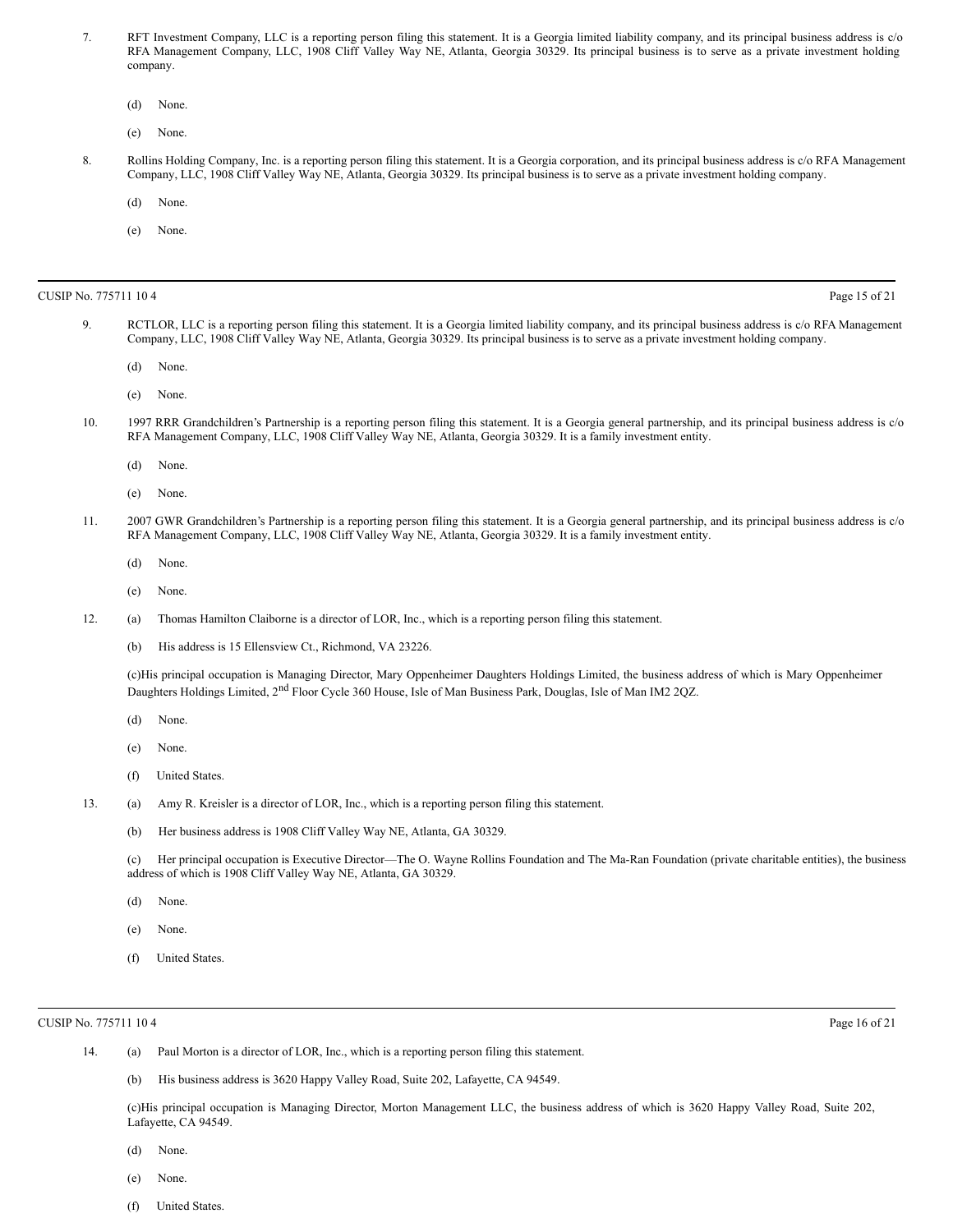- 15. (a) Pamela R. Rollins is a director of LOR, Inc., which is a reporting person filing this statement.
	- (b) Her business address is 1908 Cliff Valley Way NE, Atlanta, GA 30329.

(c)Her principal occupation is as Board member for Young Harris College, and Board member of National Monuments Foundation and the O. Wayne Rollins Foundation, the business address of which is 1908 Cliff Valley Way NE, Atlanta, GA 30329.

- (d) None.
- (e) None.
- (f) United States.
- 16. (a) Timothy C. Rollins is a director of LOR, Inc., which is a reporting person filing this statement.
	- (b) 1908 Cliff Valley Way NE, Atlanta, GA 30329.

(c)His principal occupation is Vice President of Rollins Investment Company (management services), the business address of which is 1908 Cliff Valley Way NE, Atlanta, GA 30329.

- (d) None.
- (e) None.
- (f) United States.
- 17. Twelve family trusts (the "1976 RRR Trusts") are the general partners of 1997 RRR Grandchildren's Partnership, which is a reporting person filing this statement. The 1976 RRR Trusts are irrevocable trusts established by R. Randall Rollins for the benefit of his grandchildren and more remote descendants. Gary W. Rollins is a trustee of the 1976 RRR Trusts and exercises de facto control over them. The principal business address of the 1976 RRR Trusts is c/o RFA Management Company, LLC, 1908 Cliff Valley Way NE, Atlanta, Georgia 30329.
	- (d) None.
	- (e) None.

## CUSIP No. 775711 10 4 Page 17 of 21

- 18. Four family trusts (the "1976 GWR Trusts") are the general partners of 2007 GWR Grandchildren's Partnership, which is a reporting person filing this statement. The 1976 GWR Trusts are irrevocable trusts established by Gary W. Rollins for the benefit of his grandchildren and more remote descendants. The principal business address of the 1976 GWR Trusts is c/o RFA Management Company, LLC, 1908 Cliff Valley Way NE, Atlanta, Georgia 30329.
	- (d) None.
	- (e) None.
- 19. (a)Donald P. Carson is a director of LOR, Inc., which is a reporting person filing this statement. He is also a director of Rollins Holding Company, Inc., which is a reporting person filing this statement.
	- (b) His business address is 1908 Cliff Valley Way NE, Atlanta, GA 30329.

(c)His principal occupation is Managing Director, Ansley Capital Group, LLC, the business address of which is 385 Kimberly Avenue, Asheville, NC 28804.

- (d) None.
- (e) None.
- (f) United States.

# Item 3. **Source and Amount of Funds or Other Consideration**

See the Schedule 13D, as amended, for historical information.

### Item 4. **Purpose of Transaction**

Subject to applicable securities laws and regulations, market conditions and other factors, the reporting persons may sell a portion of the shares of Common Stock beneficially owned by the reporting persons from time to time in open market transactions pursuant to Rule 144 under the Securities Act of 1933, as amended, pursuant to registered secondary offerings or transactions exempt from the registration requirements of the Securities Act, in privately negotiated transactions or otherwise, including pursuant to Rule 10b5-1 plans, for liquidity, asset diversification, tax and estate planning and charitable giving purposes. The reporting persons may modify their current plans depending on the reporting persons' evaluation of various factors, including the Company's business prospects and financial position, other developments concerning the Company, the price level of the Common Stock, conditions in the securities markets and general economic and industry conditions and other factors deemed relevant by the reporting persons. Furthermore, the reporting persons continue to reserve the right to formulate plans or make proposals, and take such action with respect thereto, including any or all of the items set forth in subsections (a) through (j) of Item 4 of Schedule 13D and any other actions, as they may determine.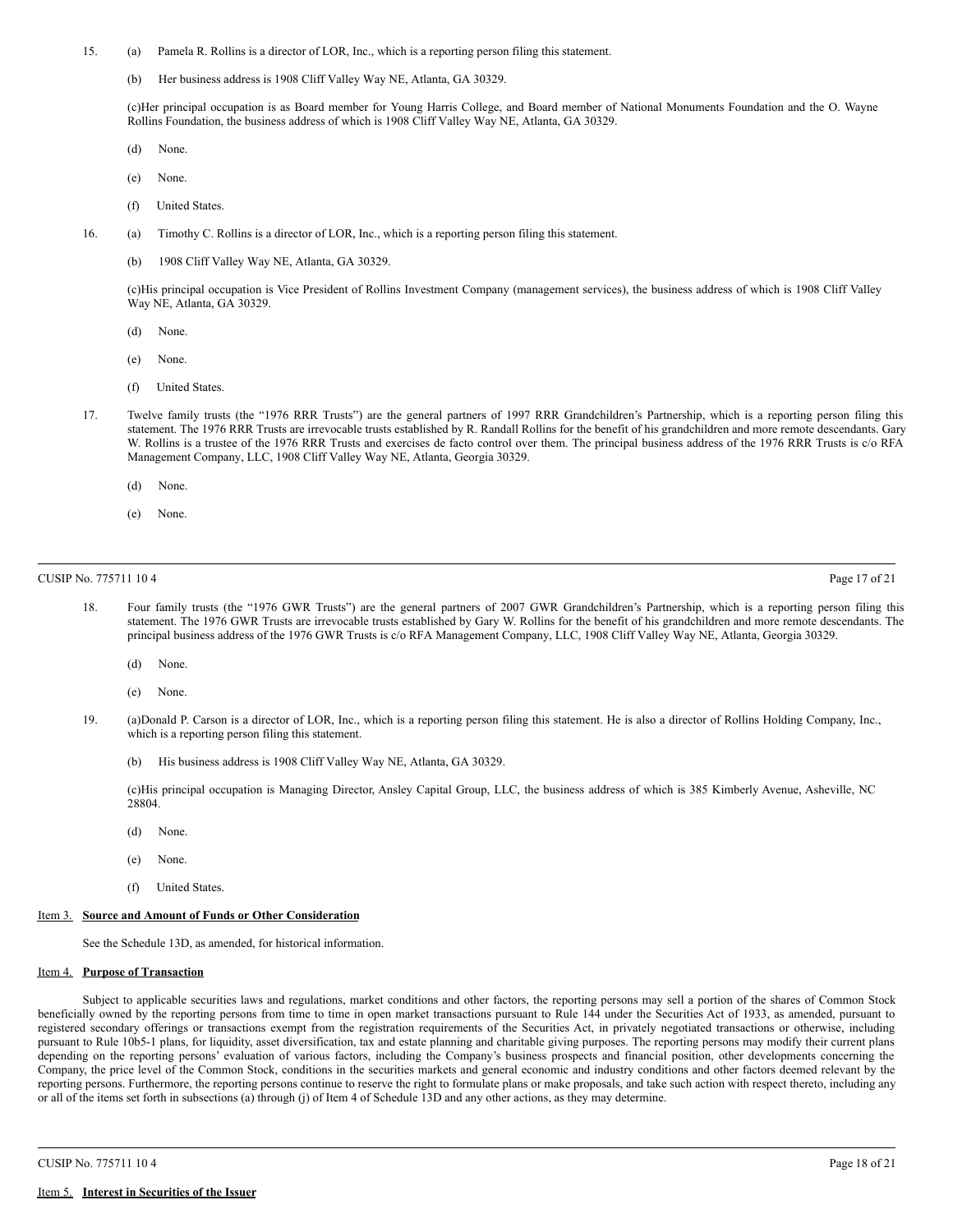(a)-(b) See the cover pages to this Amendment.

Thomas Claiborne does not beneficially own any shares of Common Stock.

Amy R. Kreisler beneficially owns 6,089,741 shares of Common Stock (1.2%), as to which she shares voting and dispositive power. She has sole voting and dispositive power with respect to 392,657 shares and shared voting and dispositive power with respect to 5,697,084 shares. These shares include 5,488,638 shares of Common Stock held in a charitable trust of which she is a co-trustee and the Executive Director. Also includes 94,053 shares held by the 2002 Amy R. Kreisler Trust, as to which she currently has the power to designate the members of the Investment Committee of the trustee. Also includes 64,869 shares of Common Stock held in two family trusts (the "JPR Trusts") of which she is the sole trustee. Also includes 49,524 shares held by her spouse.

Paul Morton beneficially owns 2,625 shares of Common Stock (0.0%) as to which shares he has sole voting and dispositive power.

Pamela R. Rollins beneficially owns 6,070,335 shares of Common Stock (1.2%). She has sole voting and dispositive power with respect to 487,644 shares, and shared voting and dispositive power with respect to 5,582,691 shares. These shares include 5,488,638 shares of Common Stock held in a charitable trust of which she is a co-trustee. Also includes 94,053 shares held by the 2002 Pamela R. Rollins Trust, as to which she currently has the power to designate the members of the Investment Committee of the trustee.

Timothy C. Rollins beneficially owns 6,176,804 shares of Common Stock (1.3%). He has sole voting and dispositive power with respect to 391,346 shares, and shared voting and dispositive power with respect to 5,785,458 shares. These shares include 5,488,638 shares of Common Stock held in a charitable trust of which he is a co-trustee. Also includes 156,946 shares of Common Stock held by his spouse. Also includes 94,053 shares held by the 2002 Timothy C. Rollins Trust, as to which he currently has the power to designate the members of the Investment Committee of the trustee, and 45,821 shares held of record by a minor child under a Uniform Transfers to Minors Act account, over which he possesses voting and dispositive power as custodian of the account.

The 1976 RRR Trusts beneficially own 166,598 shares of Common Stock (0.0%). They have sole voting and dispositive power with respect to zero shares, and shared voting and dispositive power with respect to 166,598 shares. These shares include 166,598 shares of Common Stock held by 1997 RRR Grandchildren's Partnership.

The 1976 GWR Trusts beneficially own 319,782 shares of Common Stock (0.1%). They have sole voting and dispositive power with respect to zero shares, and shared voting and dispositive power with respect to 319,782 shares. These shares include 319,782 shares of Common Stock held by 2007 GWR Grandchildren's Partnership.

Donald P. Carson beneficially owns 8,690,455 shares of Common Stock (1.8%). He has sole voting and dispositive power with respect to 1,342 shares, and shared voting and dispositive power with respect to 8,689,113 shares. These shares include 8,689,113 shares of Common Stock held in a charitable trust of which he is a co-trustee.

(c)Other than as referenced in Item 3 above, no transactions in Common Stock were effected by, or with respect to, the reporting persons and the other persons listed in Item 2 within 60 days of the date hereof.

- (d) None.
- (e) Not applicable.

## Item 6. **Contracts, Arrangements, Understandings or Relationships with Respect to Securities of the Issuer**

See the Schedule 13D, as amended, for historical information. Except as disclosed in the Schedule 13D, as amended, there are no such contracts, arrangements, understandings, or relationships with respect to any securities of the Company, including but not limited to transfer or voting of any of such securities, finder's fees, joint ventures, loan or option arrangements, puts or calls, guarantees of profits, division of profits or loss or the giving or withholding of proxies.

# Item 7. **Material to be Filed as Exhibits**

(A) Agreement of filing persons relating to filing of joint statement per Rule 13d-1(k).

See the Schedule 13D, as amended, for historical information.

## CUSIP No. 775711 10 4 Page 20 of 21

## Signature.

After reasonable inquiry each of the undersigned certifies that to the best of his knowledge and belief the information set forth in this statement is true, complete and correct.

/s/ Gary W. Rollins Date: June 8, 2022 **GARY W. ROLLINS**, individually, and

**As President of LOR, Inc., in its capacity as Manager of RFT INVESTMENT COMPANY, LLC,** and

**As President of LOR, Inc., in its capacity as Manager of RFA MANAGEMENT COMPANY, LLC,** and

**As President of LOR, Inc., in its capacity as Class A Member of LOR INVESTMENT COMPANY, LLC,** and

**As President of ROLLINS HOLDING COMPANY, INC.,** and